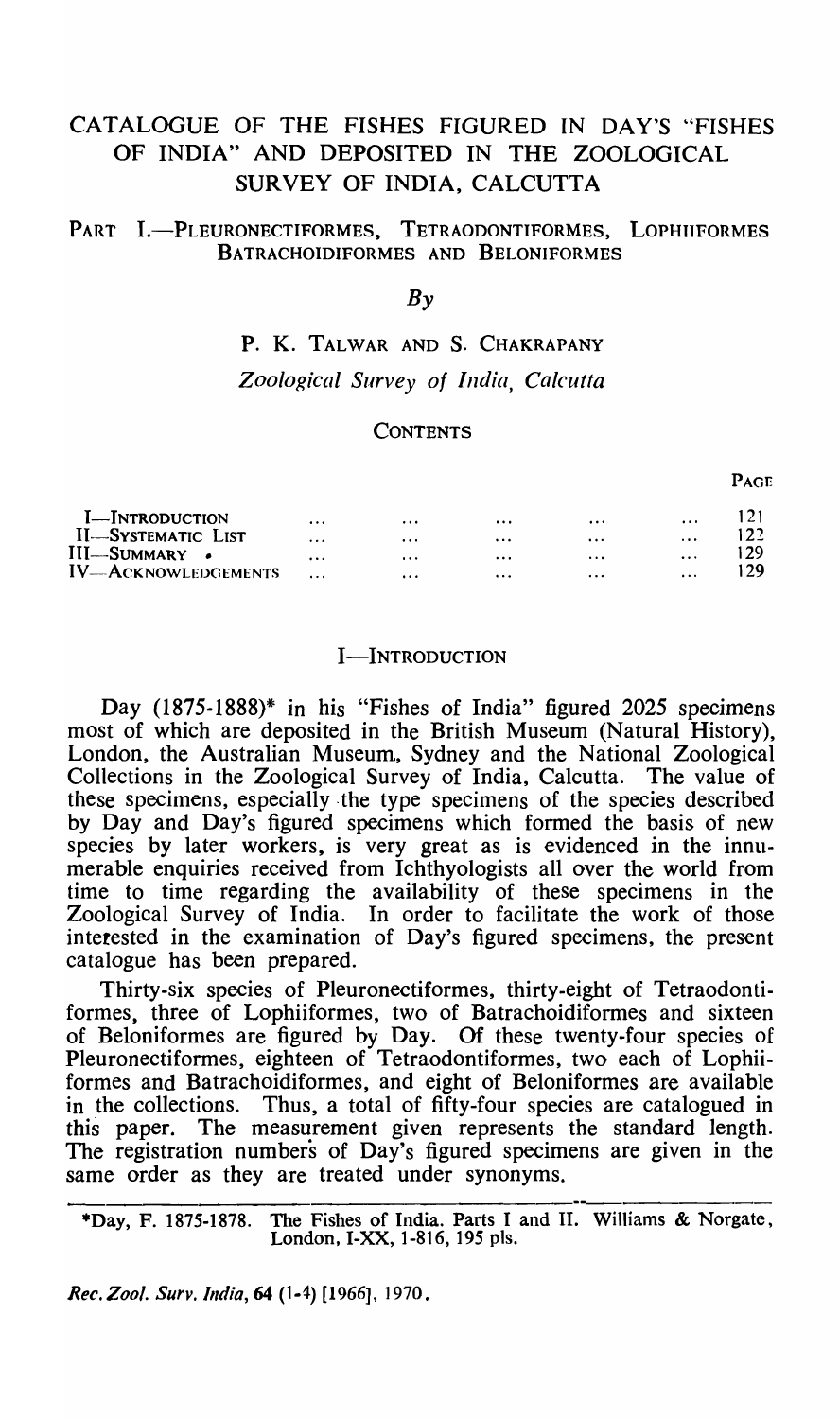# II-SYSTEMATIC LIST Order 1. PLEURONECTIFORMES Family 1. BOTHIDAE

### 1. Bothus pantherinus Rüppell

1828. *Bothus pantherinus* Rüppell, *Fische. roth. Meers.*, p. 121, pl. 31, fig. 1. *1877. Platophrys pantherinus:* Day, *Fish. India,* p. 425, pI. 92, figs. 3 & 4.

ZSI\* No. 1189; 128 mm.; Andamans.

ZSI No. 2357; 92 mm.; Andamans.

*Remarks.-The* specimen numbered 2357 slightly distorted at the opercular region.

# 2. Pseudorhombus arsius (Hamilton)

*1822. Pleuronecfes arsius* Hamilton, *Fish. Ganges,* p. 128. *1877. Pseudorhombus arsius:* Day, *Fish. India,* p. 423, pI. 91, fig. 5. ZSI No. 1187; 152 mm.; Andamans. *Remarks.-Caudal* fin slightly damaged.

# 3. Pseudorhombus elevatus Ogilby

*1877. Pseudorhombus javanicus* Day (part), *Fish. India,* p. 424, pI. 92, fig. 2. *1912. Pseudorhombus elevatus* Ogilby, *Mem. Queensland Mus.,* 1, p. 45. ZSI No. 1184; 86 mm. ; Madras. *Remarks.-Caudal* fin slightly damaged.

# 4. Pseudorhombus macrognathus Norman

*1877. Pseudorhombus javanicus* Day (part), *Fish. India,* p. 424, pI. 92, fig. 2. *1927. Pseudorhombus micrognathus* Norman, *Rec. Indian Mus.,* 29, p. 16. ZSI No. 1184; 86 mm.; Madras. *Remarks.*—Caudal fin slightly damaged.

# 5. Pseudorhombus triocellatus (Bloch & Schneider)

*1801. Pleuronectes triocellatus* Bloch & Schneider, *Syst. Ichfh.,* p. 145. *1877. Pseudorhombus triocellatus:* Day, *Fish. India,* p. 424, pI. 92, fig. 1. ZSI No. 1185; 103 mm.; Madras.

### Family 2. CYNOGLOSSIDAE

### 6. Cynoglossus brevirostris Day

*1877. Cynog[ossus brevirostris* Day, *Fish. India,* p. 437, pI. 97, fig. 6. ZSI No. 2690; 101 mm.; Madras. *Remarks.-Caudal* damaged.

# 7. Cynoglossus brevis Günther

*1862. Cynog[ossus brevis* GUnther, *Cat. Fish. Brit. Mus.,* 4, p. 500. *1877. Cynog[ossus brevis:* Day, *Fish. India,* p. 437, pI. 97, fig. 2. ZSI No. 1459; 90 mm. ; Calcutta.

<sup>\*</sup> ZSI = Zoological Survey of India, Calcutta (India).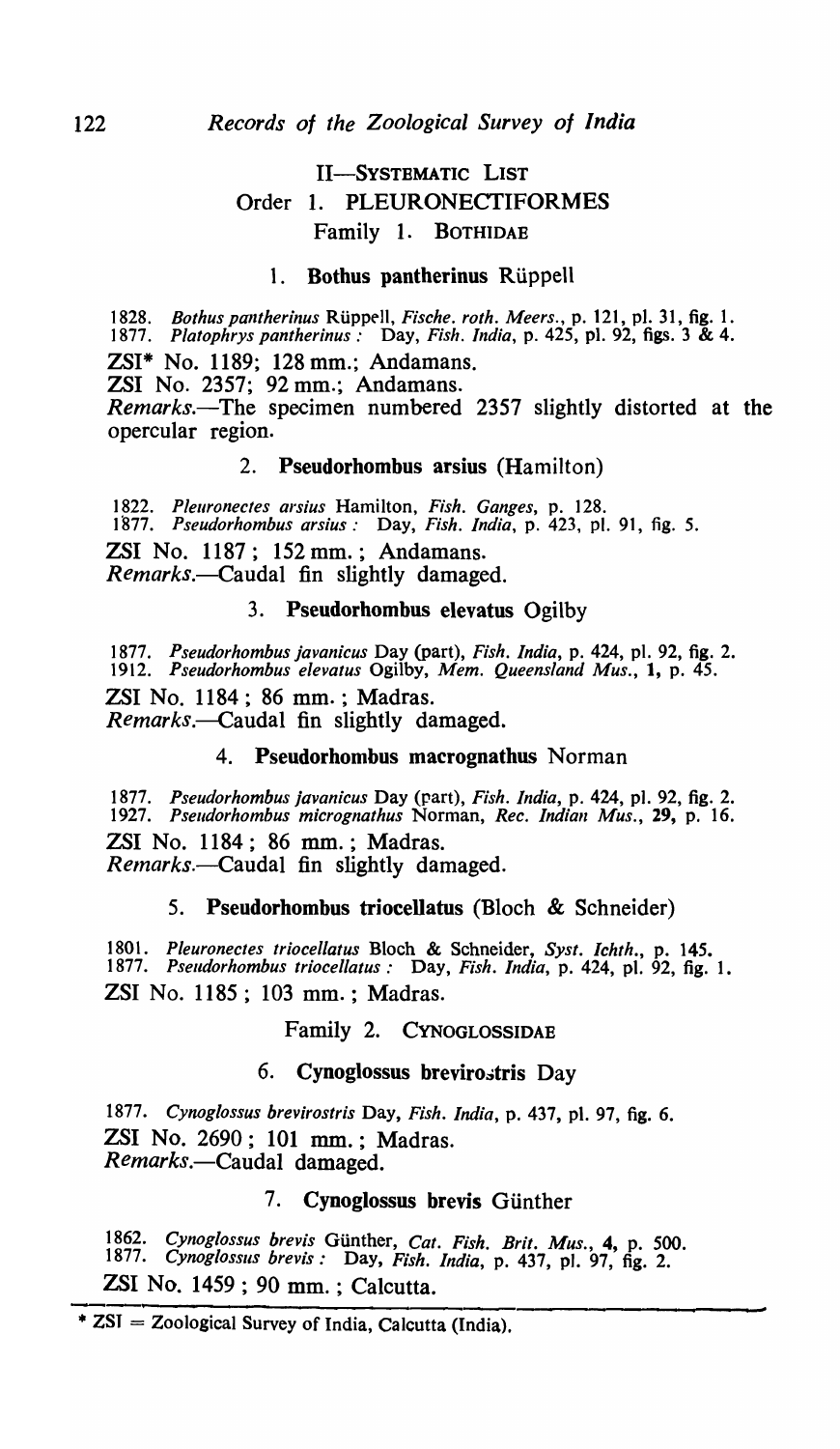# 8. Cynoglossus dispar Day

*1877. Cynoglossus dispar* Day, *Fish. India,* p. 434, p1. 96, fig. 2. ZSI No. 2715; 263 mm.; Sind (Pakistan).

# 9. Cynoglossus lida (Bleeker)

*1851. Plagusia lida* Bleeker, *Natuurk. Ti;dschr. Ned.- Indie.,* 1, p. 413. *1877. CYlloglossus lido:* Day, *Fish. India,* p. 436, p1. 97, fig. 3.

ZSI No. 2688; 108 mm.; Burma. *Remarks.-Caudal* totally mutilated.

### 10. Cynoglossus lingua Hamilton

*1822. Cynoglossus lingua* Hamilton, *Fish. Ganges,* pp. 32, 365. *1877. Cynog!ossus elongatus* Day, *Fish. India,* p. 433, pI. 90, fig. 5. *1877. CYlZoglossus lingua:* Day, *Fish. India,* p. 433, pI. 96, fig. 1. ZSI No. 2716; 168 mm.; Madras. ZSI No. 1208; 220 mm.; Calcutta.

### 11. Cynoglossus macrolepidotus (Bleeker)

1850. Plagusia macrolepidotus Bleeker, *Natuurk. Tijdschr. Ned.—Indie.*, 1, p. 415.<br>1877. Cynoglossus macrolepidotus: Day, Fish. India, p. 434, pl. 96, fig. 3. *1877. Cynoglossus macrolepidotus:* Day, *Fish. India,* p. 434, pI. 96, fig. 3. *1877. Cynog/ossus oligolepis* Day, *Fish. India,* p. 433, pI. 95, fig. 4.

ZSI No. 1143; 119 mm.; Madras. ZSI No. 1458; 115 mm. ; Madras.

### 12. Cynoglossus macrostomus Norman

1877. *Cynoglossus hamiltonii Day (nec. Günther) Fish. India, p.* 436, pl. 95, fig. 3.<br>1928. *Cynoglossus macrostomus Norman, Rec. Indian Mus.*, 30, p. 204. *1928. Cynoglossus macrostomus* Norman, *Rec. Indian Mus.,* 30, p. 204.

**ZSI No. 1460; 120 mm.; Calcutta.** 

### 13. Cynoglossus puncticeps (Richardson)

*1845. Plagusiapuncticeps* Richardson, (1846), *Rept. Brit. Assoc. Adv.* Sci.,p.280.

*1877. Cynoglossus brachyrhynchus* Day, *Fish. India,* p. 435, pI. 96, fig. 4.

*1877. Cynoglosslls puncticeps:* Day, *Fish. India,* p. 437, pI. 97, fig. 1.

ZSI No. 1462; 146 mm. ; Moulmein, (Burma). ZSI No. 2693; 142 mm.; Madras.

# 14. Cynoglossus quinquelineatus Day

*1877. Cynog!osslls quinquelineatus* Day, *Fish. India,* p. 432, pI. 98, fig. 1. ZSI No. 1265; 230 mm.; Madras.

### 15. Cynoglossus semifasciatus Day

1877. Cynoglossus semifasciatus Day, Fish. India, p. 436, p. 97, fig. 5. ZSI No. 2692; 102 mm. ; Loc. ? *Remarks.-Caudal* slightly damaged.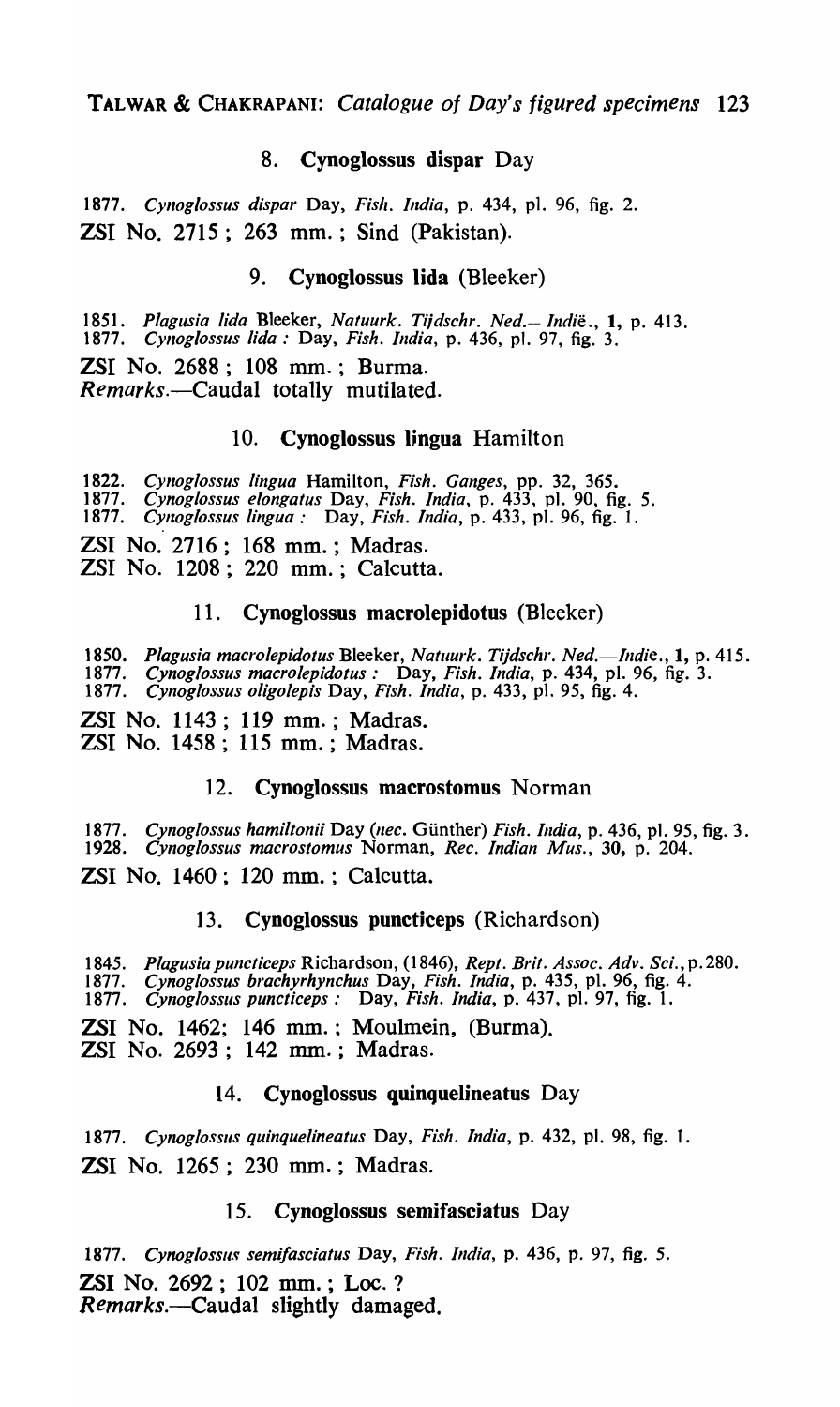### 16. Paraplagusia bilineatus (Bloch)

*1784. Pleurollectus bililleata* Bloch, *Nalurges. ausland. Fische,* 3, p. 29. *1877. Plagllsia marmorafa* Day, *Fish. India,* p. 431, pI. 95, fig. 1. ZSI No. 2359; 200 mm. ; Madras. *Relnarks.-Caudal* mutilated.

# Family 3. SOLEIDAE

### 17. Aesopia cornuta Kaup

*1858. Aesopia cornuta* Kaup, *Arch. Naturg.,* p. 98. *1877. Synaptllra cornuta* Day, *Fish. India,* p. 430, pI. 94, fig. 4. ZSI No. 798; 103 mm. ; Madras.

#### 18. Brachirus albomaculatus (Kaup)

*1858. SYllaptlira albomaculala* Kaup, *Arch. Naturg.,* p. 96. *1877. SYllaptlira albomaculata:* Day, *Fish. India,* p. 429, pI. 93, fig. 5. ZSI No. 1149; 165 mm. ; Madras.

#### 19. Brachirus commersoni (Swainson)

*1839. Brachirus commersoni* Swainson, *Nat. Hist. Fish,* 11, p. 303. *1877. Synaptura commersoniana* Day, *Fish. India,* p. 428, pI. 94, fig. 1. ZSI No. 1150; 280 mm.; South Canara (Mysore State). *Renlarks.-Caudal* damaged.

### 20. Brachirus orientalis (Bloch & Schneider)

*1801. Pleuronectes orientalis* Bloch & Schneider, *Syst. Ichth.,* p. 157. 1877. *Synaptura orientalis:* Day, *Fish. India*, p. 429, pl. 93, fig. 4 & pl. 94, fig.2 ZSI No. 1155; 132 mm. ; Canara (Mysore State). ZSI No. 796; 109 mm. ; Madras.

#### 21. Brachirus pan (Hamilton)

t 822. *Pleuronectes pan* Hamilton, *Fish. Ganges,* pp. 130, 373, pI. 24, fig. 42. *1877. Synaptura pan:* Day, *Fish. India,* p. 429, pI. 93, fig. 3. ZST No. 1496; 83 mm. ; Calcutta.

### 22. Microbuglossus ovatus (Richardson)

*1846. Solea ovala* Richardson, *Ichth. China Japan,* p. 279. *1877. Solea ovala:* Day, *Fish. India,* p. 426, pI. 93, fig. 1. ZSI No. 1091 ; 88 mm. ; Madras.

### 23. Zebrias quagga (Kaup)

*1858. Aesopia quagga* Kaup, *Arch. Naturg.,* p. 98. ] 877. *Synaptura zebra* Day, *Fish. India,* p. 430, pI. 94, fig. 3. ZSI No. 797; 119 mm. ; Madras.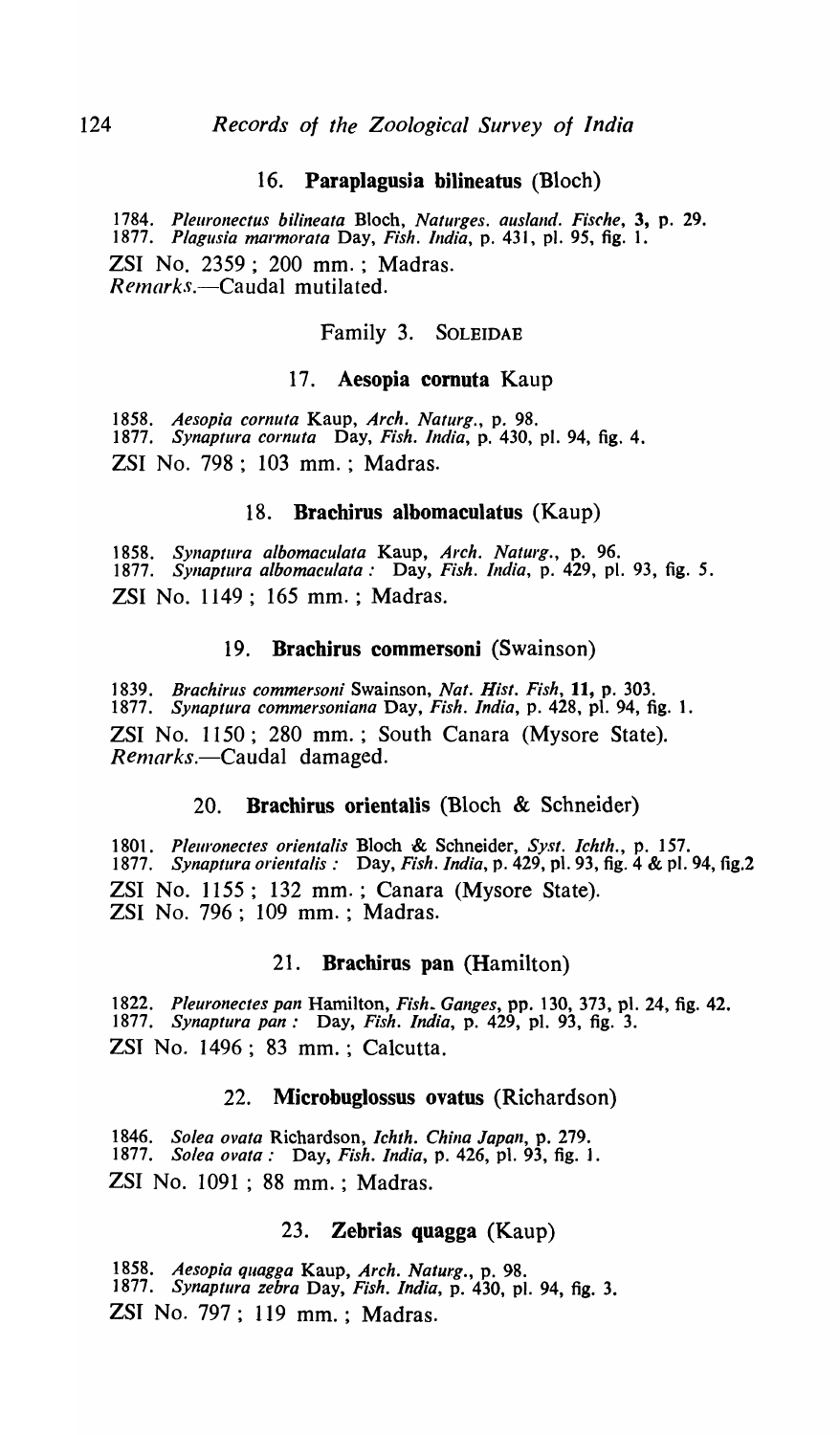### Family 4. PSETTODIDAE

### 24. Psettodes erumei (Bloch & Schneider)

1801. Pleuronectes erumei Bloch & Schneider, Syst. Ichth., p. 150. *1877. Psettodes erumei* Day, *Fish. India,* p. 422, pI: 91, fig. 4.

ZSI No. 1188; 164 mm. ; Andamans. Order 2. TETRAODONTIFORMES Family 1. ALUTERIDAE

#### 25. Alutera monoceros (Osbeck)

1757. Balistes monoceros Osbeck, *Iter Chinensis*, p. 110. *1878. MOllocanthus monoceros:* Day, *Fish. India,* p. 693, pI. 179, fig. 2.

ZSI No. 2161 ; 340 mm. ; Andamans.

# Family 2. BALISTIDAE

### 26. Abalistes stellatus (Lacépède)

1798. Balistes stellatus Lacépède, *Hist. nat. Poiss.*, 1, p. 350. *1878. Balistes stellatus:* Day, *Fish. India,* p. 687, pi. 177, fig. 1.

ZSI No. 2254; 138 mm. ; Madras.

### 27. Balistes cbrysopterus Bloch & Schneider

*1801. Balistes chrysopterus* Bloch & Schneider, *Syst. Ichth.,* p. 466. *1878. Balistes "iger* Day, *Fish. India,* p. 688, pI. 181, fig. 1.

ZSI No. 2713; 104 mm.; Malay Archipelago.

### 28. Canthidermis rotundatus (Procé)

*1822. Balistes rotundatus* Proce, *Bull. Soc. Phi/om. Paris,* p. 130. *1878. Batistes maculatus* Day, *Fish. India,* p. 687, pI. 175, fig. 3. ZSI No. 2249; 136 mm. ; Madras.

### 29. Odonus erythrodon (Günther)

1870. Balistes erythrodon Günther, Cat. Fish Brit. Mus., 8, p. 228. *1878. Balistes erythrodon:* Day, *Fish. India,* p. 692, pI. 175, fig. 4.

ZSI No. 2250; 237 mm.; Mangalore.

### 30. Pseudobalistes flavimarginatus (Rüppell)

*1828. Batistes /lavimarginatus* RUppell, *Atlas Reise N. Afrika,* p. 33. *1878. Batistes /lavimarginatus:* Day, *Fish. India,* p. 690, pI. 178, fig. 1.

ZSI No. 2251 ; 151 mm. ; Andamans.

# 31. Rhinecanthus aculeatus (Linnaeus)

*1758. Balistes aculeatus* Linnaeus, *Syst. Nat.* (ed. 10), p. 328. *1878. Balistes aculeatus:* Day, *Fish. India,* p. 690, pI. 178, fig. 3.

ZSI No. 2253; 165 mm. ; Andamans.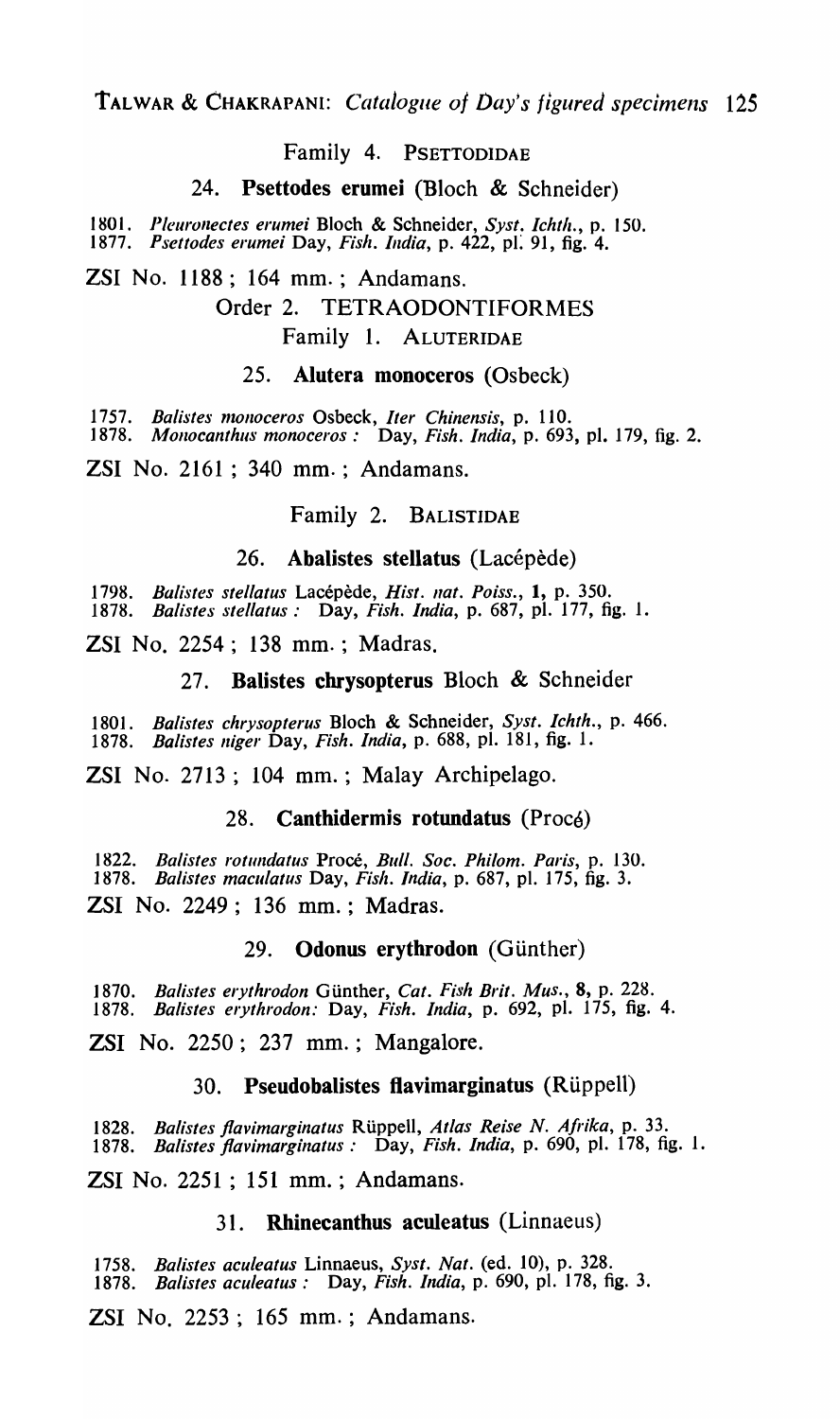# 32. Rhinecanthus echarpe (Lacépède)

*1798. Balistes echarpe* Lacepede, *Hist. nat. Po iss,* 1, p. 333. *1878. Batistes rectangulus* Day, *Fish. India,* p. 691, pI. 178, fig. 2. ZSI No. 2252; 161 mm.; Malay Archipelago.

#### Family 3. DIODONTIDAE

#### 33. Diodon bystrix Linnaeus

*1758. Diodon hystrix* Linnaeus, *Syst. Nat.* (ed. 10), p. 335. *1878. Diodon hystrix:* Day, *Fish. India,* p. 708, pI. 179, fig. 4. ZSI No. 2164; 223 mm. ; Andamans.

#### Family 4. TETRAODONTIDAE

#### 34. Chonerbinus naritus (Richardson)

*1848. Tetraodon naritus* Richardson, *Zool. Voyage Sammarang, Fisches,* p. 18. *1878. Xenopterus naritus:* Day, *Fish. India,* p. 699, pI. 182, fig. 1. ZSI No. 2232; 148 mm. ; Burma.

#### 35. Spboeroides florealis (Cope)

*1871. Tetrodon floreatis* Cope, *Trans. Am. Phil. Soc.,* 14, p. 479. *1878. Tetrodon hypselogenion* Day, *Fish. India,* p. 702, pI. 183, fig. 5. ZSI No. 2227; 82 mm.; Madras.

### 36. Spboeroides lunaris (Bloch & Schneider)

*1801. Tetrodon lunaris* Bloch & Schneider, *Syst. Ichth.,* p. 505. *1878. Tetrodon lunaris:* Day (part), *Fish. India,* p. 701. pI. 182, fig. 2. ZSI No. 2228; 163 mm. ; Madras.

#### 37. Tetraodon inermis Schlegel

*1850. Tetraodon inermis* Schlegel, *Fauna Japonica, Pisces.* p. 278. 1878. *Tetrodon inermis:* Day, *Fish. India*, p. 701, pl. 180, fig. 1. ZSI No. 2263; 125 mm. ; Madras. *Remarks.-Specimen* damaged.

### 38. Tetraodon stellatus Bloch & Schneider

*1801. Tetrodon lagocephalus* yare *stellatus* Bloch & Schneider, *Syst. Iehth.,* p. 503. *1878. Tetrodon stellatus:* Day, *Fish. India,* p. 705, pI. 183, fig. 3. ZSI No. 2225; 182 mm.; Madras.

### Family 5. TRIACANTHIDAB

#### 39. Pseudotriacanthus strigilifer (Cantor)

*1850. Triacanthus strigili/er* Cantor, J. *Asiat. Soc.,* Beng., 18 (2), p. 1345. *1878. Triaeanthus strigilifer:* Day, *Fish. India,* p. 685, pI. 175, fig. 2. ZSI No. 2247; 150 mm.; Madras.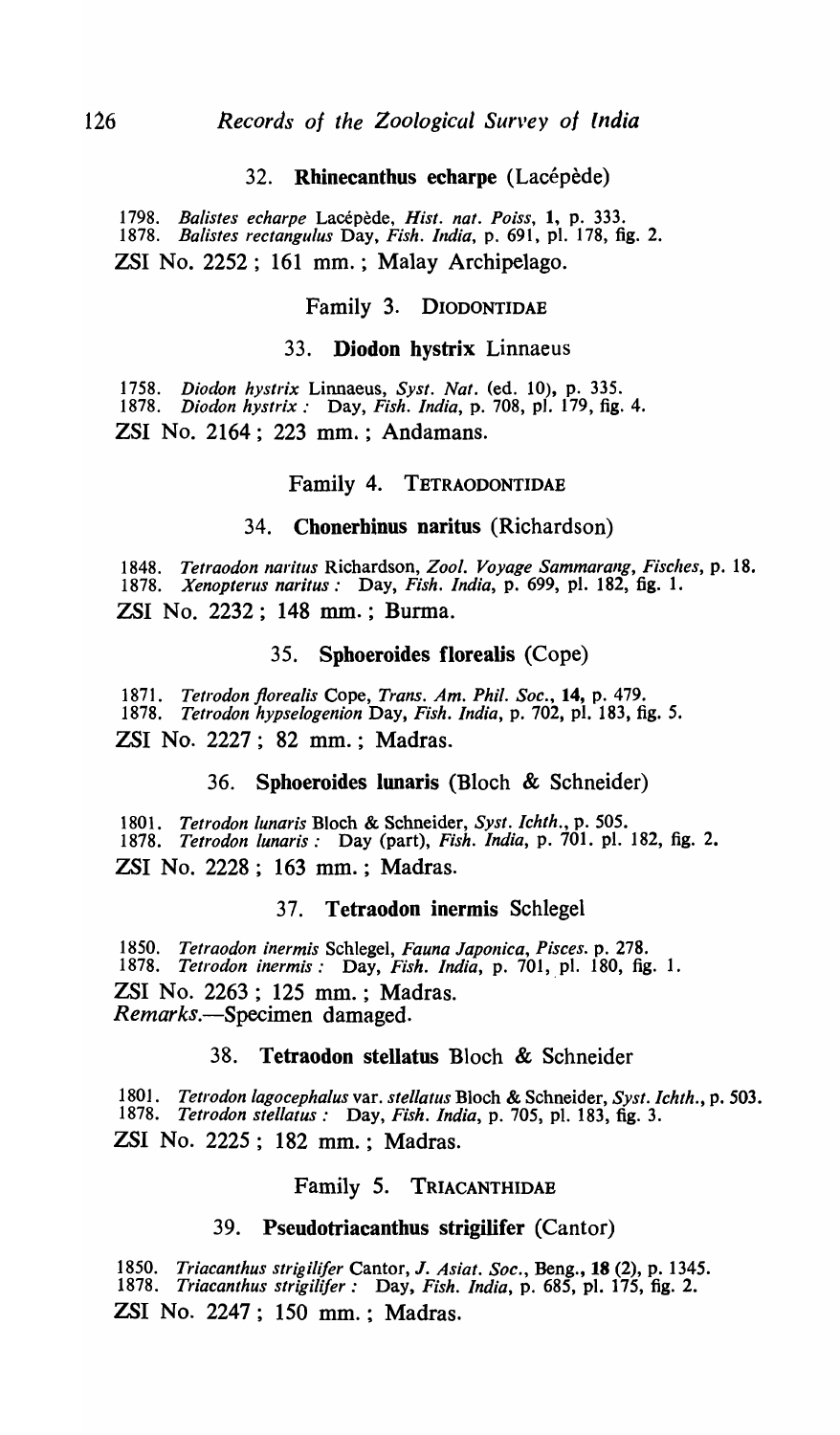# 40. Triacanthus brevirostris Schlegel

*1850. Triacalltlzus brevirostris* Schlegel, *Fauna Japonica, Pisces,* pI. 6, p. 294. *1878. Triacanthus brevirostris:* Day, *Fish. India,* p. 685, pI. 175, fig. 1. ZSI No. 2248; 139 mm. ; Madras.

# Family 6. OSTRACIONTIDAE

### 41. Ostracion meleagris Shaw

*1796. Ostracion meleagris* Shaw, *Nat. Miscell.,* 7, pI 253.

*1878. Ostracioll pUllctatus* Day, *Fish. India,* p. 696, pl·. 181, fig. 2.

ZSI No. 2497; 80 mm. ; Malay Archipelago.

# 42. Ostracion tuberculatus Linnaeus

1758. *Ostracion tuberculatus* Linnaeus, *Mus. Adolphi. Friederii*, p. 59.<br>1878. *Ostracion cubicus* Day, *Fish. India*, p. 696, pl. 181, fig. 3. *1878. Ostracion cubicus* Day, *Fish. India,* p. 696, pI. 181, fig. 3. ZSI No. 2166; 123 mm.; Loc. ? *Remarks.*—Caudal slightly damaged.

# Order 3. LOPHIIFORMES

### Family 1. ANTENNARIIDAE

### 43. Antennarius hispidus (Bloch & Schneider)

*1801. Lophius hispidus* Bloch & Schneider, *Syst. Ichth.,* p. 142. *1876. Antennarius hisf,idus:* Day, *Fish. India,* p. 271, pI. 60, fig. 2. ZSI No. 1812; 70 mm. ; Madras.

### 44. Antennarius nummifer (Cuvier)

1817. Chironectes nummifer Cuvier, Mem. Mus. Hist. nat., 3, p. 430. *1876. Antennarius nummifer:* Day, *Fish. India,* p. 272, pI. 59, fig. 2. ZSI No. 2078; 74 mm. ; Madras.

### Order 4. BATRACHOIDIFORMES

#### Family 1. BATRACHOIDIDAE

# 45. Austrobatrachus dussumieri (Valenciennes)

*1846. Batrachus dussumieri* Valenciennes, *Hist. nat. Poiss.,* 12, p. 474. *1876. Batrachus grunniens* Day, *Fish. India,* p. 269, pI. 59, fig. 1. ZSI No. 1804; 151 mm.; Madras. *Remarks.-Caudal* damaged.

# 46. Batrichthys grunniens (Linnaeus)

*1758. Cottus grunniens* Linnaeus, *Syst. Nat.,* p. 1209. *1876. Batrachus gangene* Day, *Fish. India,* p. 270, pI. 60, fig. 1. ZSI No. 2099; 154 mm. ; Calcutta.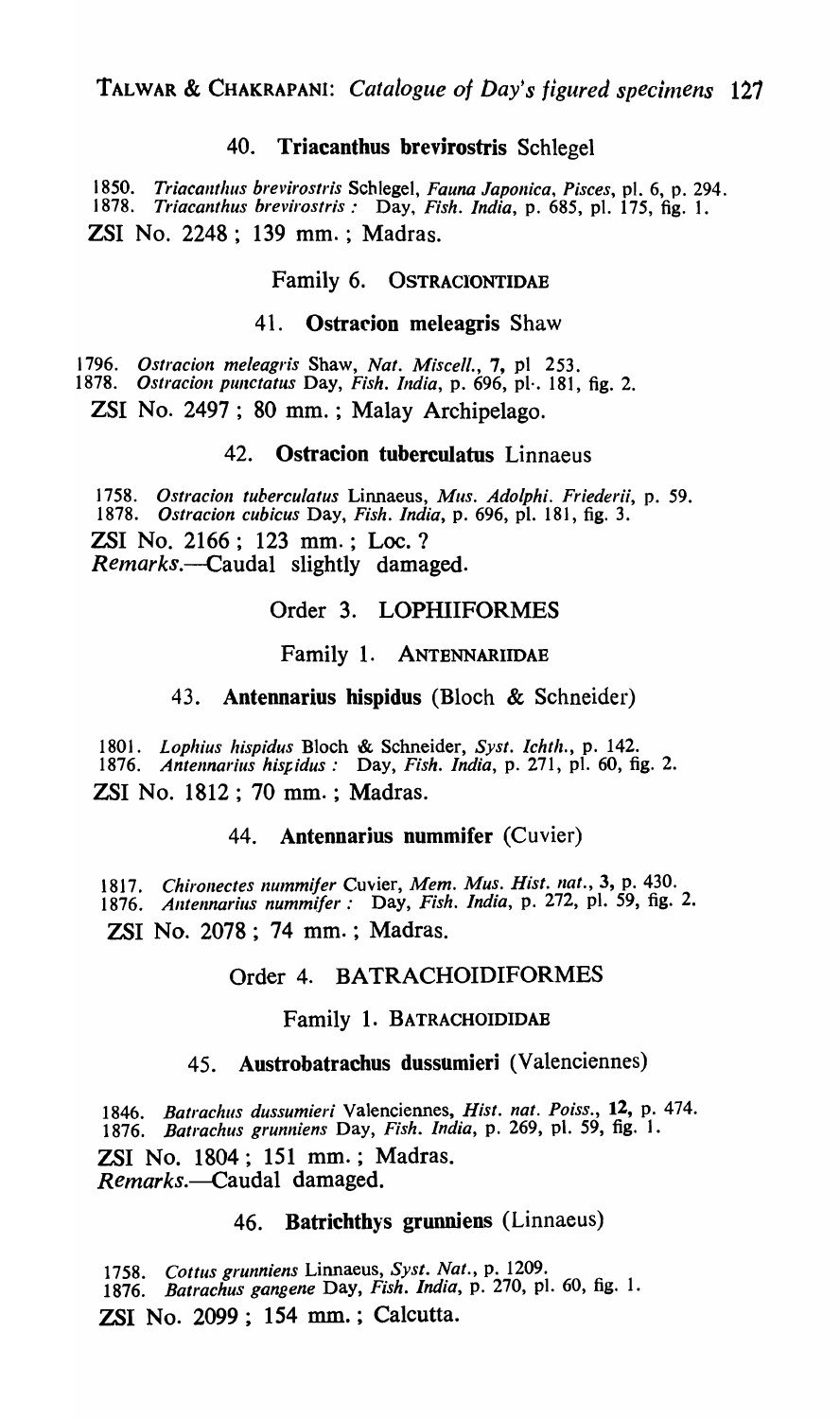### Order 5. BELONIFORMES

### Family 1. BELONIDAE

### 47. Tylosurus crocodilus (Le Sueur)

*1821. Be/olle crocodilus* Le Sueur, J. *Acad. nat. Sci. Phi/ad.,* 2, p. 129. *1877. Be/one choram* Da}, *Fish. India,* p. 510, pI. 118, fig. 4. ZSI No. 1215; 330 mm. ; Andamans. *Remarks.-laws* and caudal damaged.

# 48. Xenentodon caneila (Hamilton)

*1822. Esox candIa* Hamilton, *Fish. Ganges,* pp. 213, 380. *1877. Be/one cancila:* Day, *Fish. India,* p. 511, pI. 118, fig. 5. ZSI No. 1295; 165 mm. ; Punjab. Remarks.-Jaws and caudal damaged.

# Family 2. HEMIRHAMPHIDAE

#### 49. Hyporhamphus cantori (Bleeker)

1866-72. Hemirhamphus cantori Bleeker, Atl. Ichth., 6, p. 53. *1877. Hemirhamphus cantori:* Day, *Fish. India,* p. 514, pI. 119, fig. 1. ZSI No. 1300; 152 mm.; Bombay. *Remarks.-Lower* jaw and caudal damaged.

# 50. Hyporhampbus gaimardi (Valenciennes)

*1846. Hemirhamphus gaimardi* Valenciennes, *Hist. nal. Poiss.,* 19, p. 36. *1877. Hemirhamphus limbatus* Day, *Fish. India,* p. 516, pI. 119, fig. 3.

ZSI No. 1299; 135 mm. ; Bombay. *Remarks.-Caudal* fin damaged.

### 51. Hyporhampbus xanthopterus (Valenciennes)

*1864. Hemirhamphus xanthopterus* Valenciennes, *Hisl. nat. Paiss.,* 19, p. 19. *1877. Hemirhamahus xanthopterus:* Day, *Fish India,* p. 514, pi. 119, fig. 2.

ZSI No. 1296; 135 mm.; Malabar.

# 52. Zenarchopterus buffonis (Valenciennes)

*1846. Hemirhamphus buffonis* Cuvier & Valenciennes, *Hist. nat. Poiss.* 19, p. 48. *1877. Hemirhamphus buffonis:* Day, *Fish. India,* p. 516, pI. 119, fig. 4.

**ZSI** No. 1297; 125 mm.; Loc. ? *Remarks.-Caudal* slightly broken.

### 53. Zenarcbopterus dispar (Valenciennes)

*1846. Hemirhamphus dispar* Valenciennes, *Hist. nat. Poiss.,* 19, p. 58. *1877. Hemirhamphus dis par* : Day, *Fish. India,* p. 517, pI. 119, fig. 5.

ZSI No. 1301 ; 89 mm. ; Andamans. *Remarks.-Lower* jaw completely and caudal fin partly damaged.